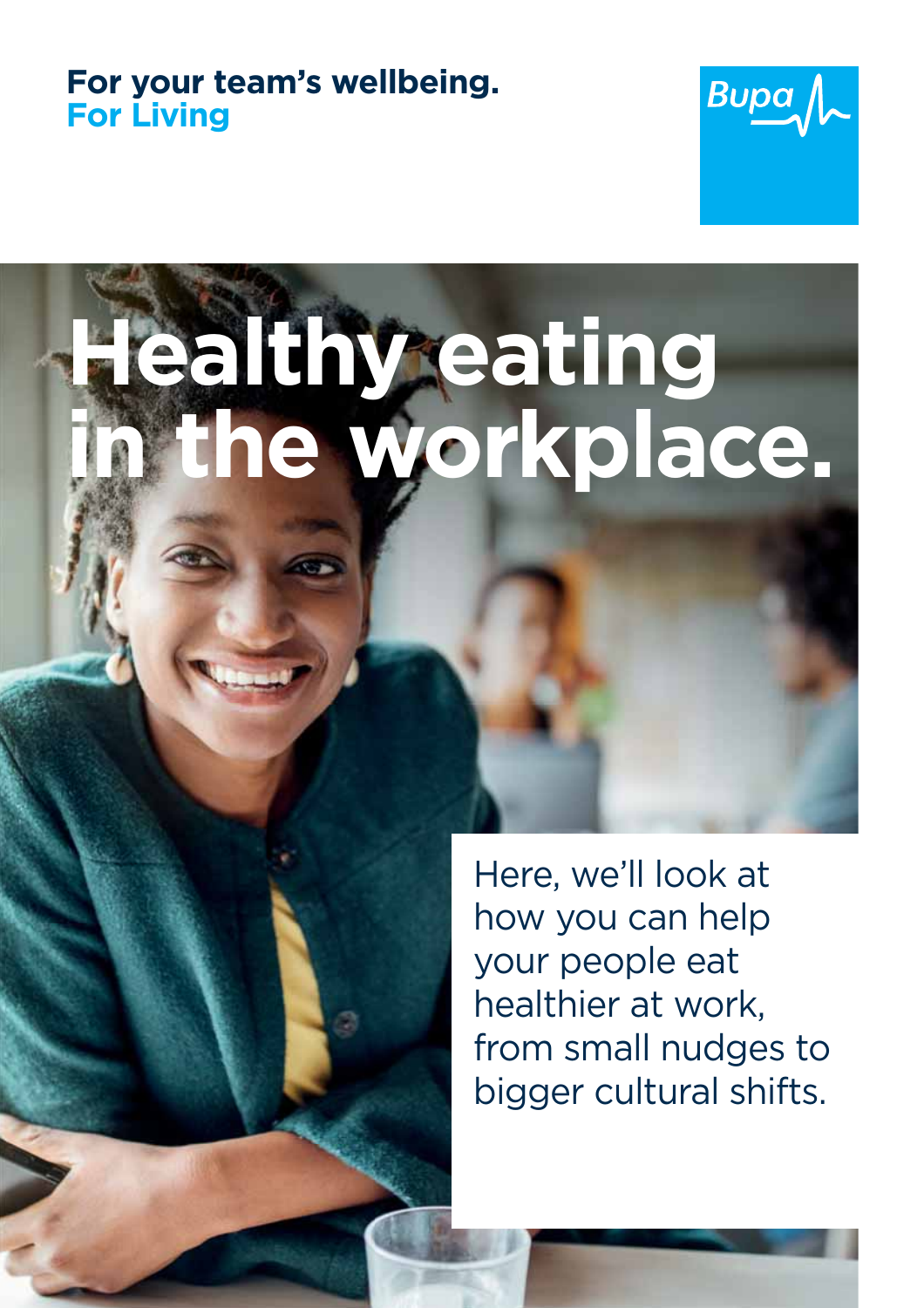

We all know that eating well is central to our health and wellbeing. But our actions don't always meet our intentions. Sometimes life gets in the way, on a busy, stressful working day it can be really hard to achieve that balanced diet.

Studies suggest that obese individuals take on average an extra four days' sick leave every year. So looking after colleagues' health will not only benefit them, but also your organisation. There are many things that employers can do to help their people when it comes to healthy eating. Some are big changes that may be a challenge to put in place. But there are also some little tweaks or nudges that will help colleagues to stay healthier at work.

### **Obese individuals typically take an extra 4 days sick leave every year.**

Harvey SB, Glozier N, Carlton O et al. Obesity and sickness absence: results from the CHAP study. Occupational Medicine, 2010.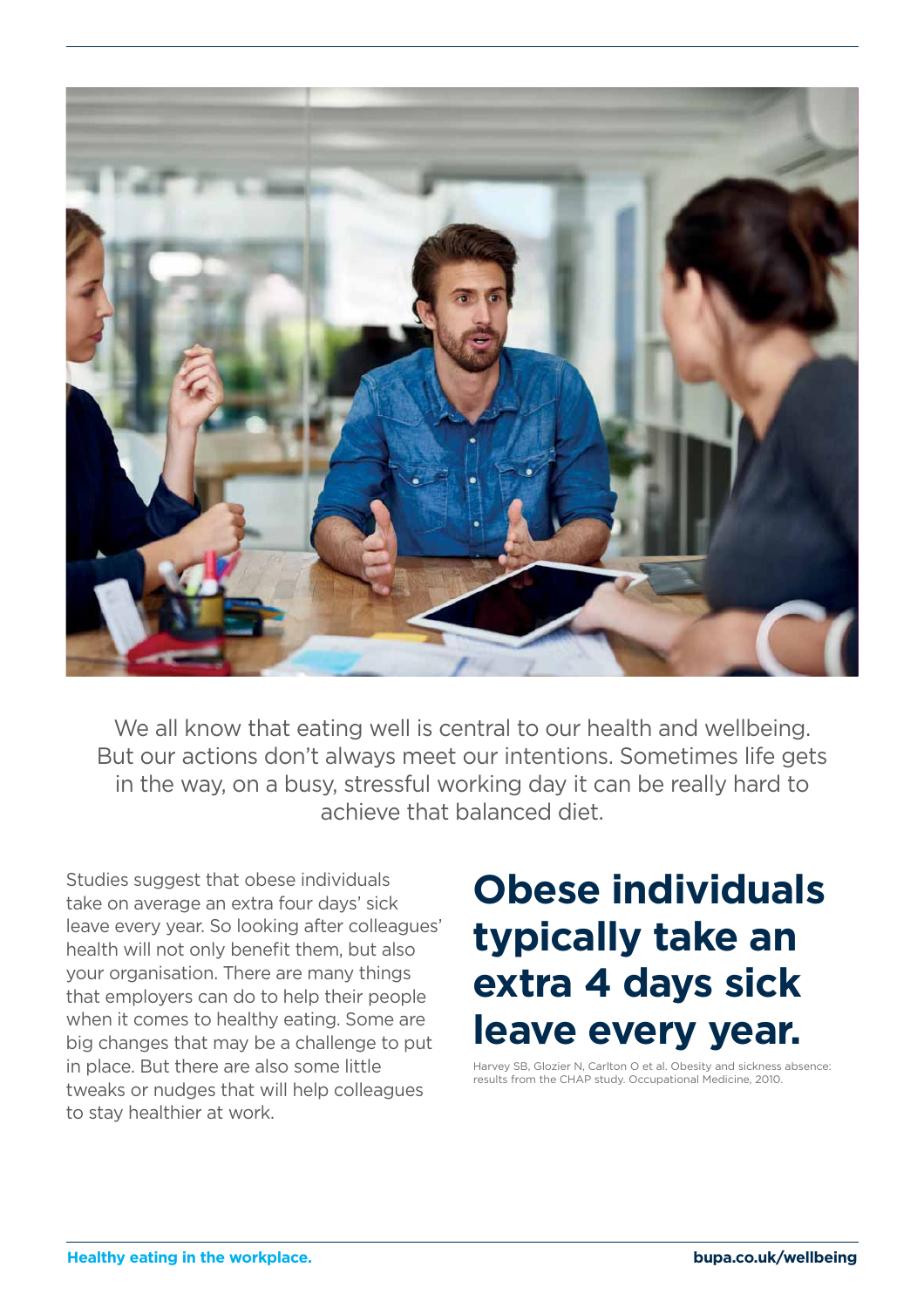## **What are the problems?**

#### **Treats and snacks**

It's fairly common place for people to bring in cakes and sweet treats for special occasions, or even just to boost morale. Some workplaces will have vending machines full of unhealthy items, or even just sweets freely available. Simply having these things in the line of sight will make people more likely to indulge and compromise their long-term health.

#### **Eating out culture**

In some roles, eating out is almost part of the job description. Whether you're in financial services, law, or anything where keeping clients sweet is the name of the game, you'll be well used to an indulgent working lunch. Unfortunately most restaurant choices aren't the most healthy, and it's all too easy to find yourself on the wrong end of a three-course meal full of fat, salt and sugar. Seeking out the healthy options at a restaurant can be easier said than done, and some restaurants will be better than others.

### **There are 227 calories in a pint of 5% lager.**

Unit & Calorie Calculator. DrinkAware. www.drinkaware.co.uk/ understand-your-drinking/unit-calculator, March 2019.



#### **Drinking culture**

Even more widespread than eating out culture, the Friday drinks can be almost sacrosanct in some workplaces. Alongside the well-known health risks of drinking, many alcoholic beverages are also high in calories, compounding the effects of a poor diet. A post-work drinking session might also make someone more likely to grab a 'quick and dirty' meal on the way home.